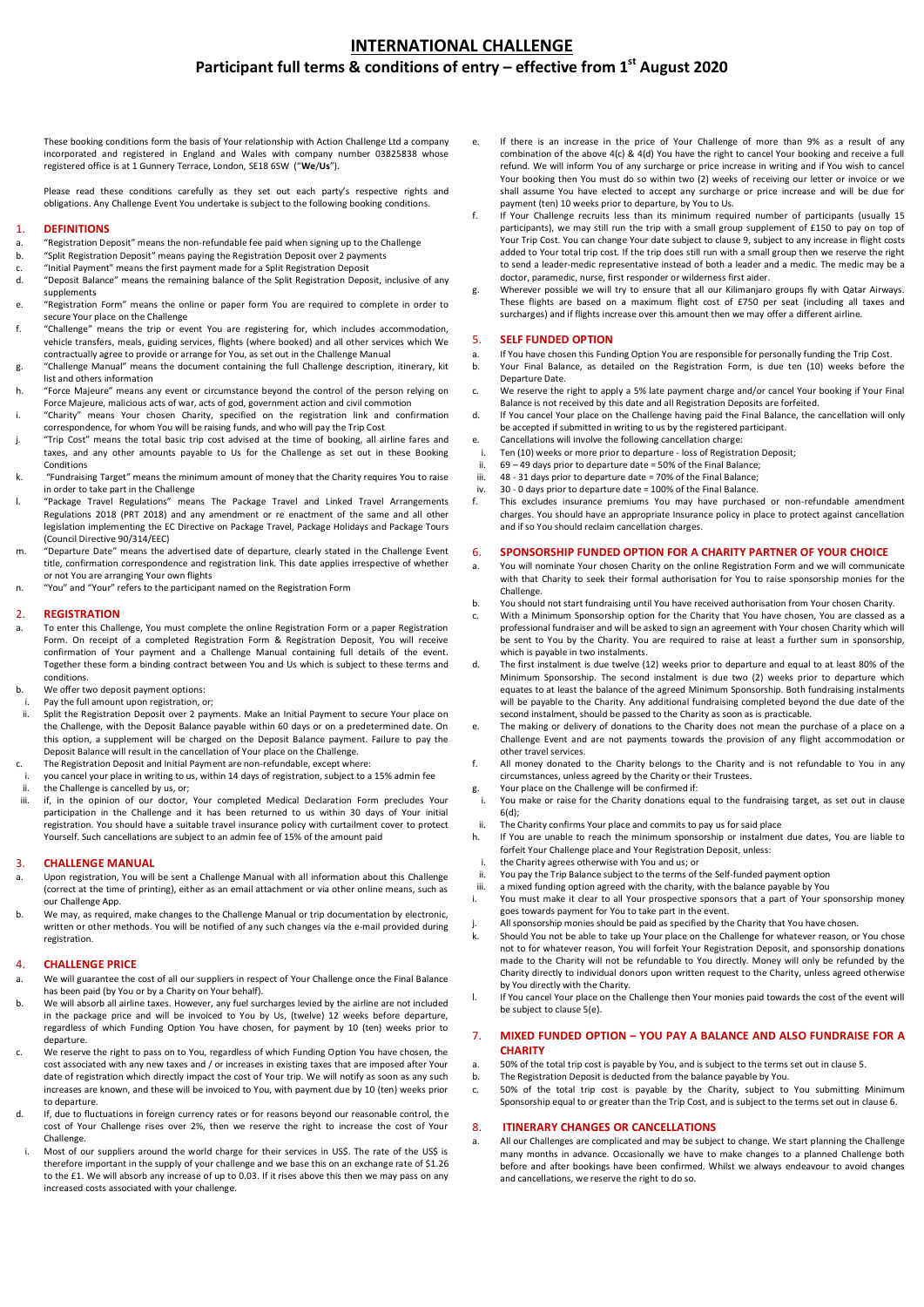# **INTERNATIONAL CHALLENGE Participant full terms & conditions of entry – effective from 1 st August 2020**

- b. Due to circumstances beyond our control, we may have to make a "significant change". A significant change is a change made before departure which, taking account of the information You give Us at the time of booking and which We can reasonably be expected to know, We can reasonably expect to have a major effect on the Challenge Event.
- c. Significant changes are likely to include the following changes when made before departure:
- i. a change of accommodation area for the whole or a major part of the trip;<br> $\ddot{\textbf{i}}$  a change of outward departure time or overall length of time You are a a change of outward departure time or overall length of time You are away of twelve or more hours;
- iii. a change of UK departure point to one which is more inconvenient for You; or
- iv. a significant change of itinerary missing out one or more major destinations substantially or altogether.
- d. In the event we have to cancel the Challenge more than 12 weeks prior to departure, whether as a result of Force Majeure or any other reason that makes it impractical to proceed with the Challenge, we will provide You with a prompt and full refund of all monies that have been paid by You to us.
- e. We reserve the right to cancel the Challenge if anticipated numbers of confirmed participants does not reach the minimum required number at a point in time not less than 12 weeks prior to the scheduled departure date. You may be offered an alternative departure date or refunded all monies paid by You to Us.
- f. If We have to make a significant change or cancellation, We will tell You as soon as possible. If there is time to do so before departure, We will offer You the choice of the following options:
- i. (for significant changes) accepting the changed arrangements;
- ii. taking part in a similar, alternative Challenge if available;<br>iii. cancelling or accepting the cancellation. Please note:
- iii. cancelling or accepting the cancellation. Please note:<br>1. Registration Deposit is non-refundable; or 1. Registration Deposit is non-refundable; or
- 
- 2. Registration Deposit Initial Payment is non-refundable; and<br>3. any donations made to the Charity are not refundable to any donations made to the Charity are not refundable to You in any circumstances and if You cancel, the Trip Cost, when paid either in full or in part by the Charity, will be repaid to the Charity which will have no obligation to make any payment to You; or
- 4. any portion of the Trip Cost paid by You is refundable
- If We have to make a significant change or cancellation, We will, where compensation is due under the Package Travel Regulations, pay You reasonable compensation depending on the circumstances and when the significant change or cancellation is notified to You, subject to the following exceptions:
- We will not pay compensation and will not accept liability beyond offering the choices in clause 8(f), where We are forced to make a change or cancel as a result of Force Majeure or where We are forced to cancel due to the minimum number of participants required for the Challenge not being reached; and
- ii. We will not pay compensation and will not offer the options in clause 8(f) if We cancel as a result of Your failure to comply with any requirement of these terms and conditions entitling Us to cancel (such as paying on time), or if the change made is a minor one.
- If We are forced by Force Majeure to change or terminate the Challenge after departure but before Your scheduled return, We will be unable to make any refunds, pay You any compensation or meet any costs or expenses You incur as a result.

#### 9. **CHANGES MADE BY YOU**

- a. Each change must be made in writing or email and is always subject to availability.
- b. Changes must be made by the registered participant.
- c. We will always try and accommodate any changes requested. However, changes that You request will incur an administration fee per person/change of £175, plus any costs incurred by Us and any costs or charges incurred or imposed by any of Our suppliers.
- d. A change in Challenge date will automatically incur a fee of £175 and will not be accepted less than 12 weeks prior to departure.
- e. Name corrections will not normally incur a fee, unless requested less than 12 weeks prior to departure. If the airline imposes any fees You will be charged for incorrect details supplied to us.
- f. Name changes requested less than 12 weeks prior to departure will automatically incur a fee of £175 plus any further surcharges or fees imposed by our suppliers. You should note that some suppliers may charge a 100% cancellation fee for a name change and the cost of a replacement ticket.

## 10. **CANCELLATION BY YOUR CHOSEN CHARITY**

- In the event that Your chosen Charity cancels Your place or does not agree to pay Your costs for whatever reason, Your Registration Deposit will not be refunded by Us, and we will not be responsible for any losses or costs You incur in the case of this cancellation.
- b. You will have the option to switch to a Self-Funded place, subject to clause 5. You should refer to Your agreement with Your chosen Charity as detailed in clause 6(c).

# 11. **DELAYS AND FORCE MAJEURE**

- a. We do not accept liability for any delays in Your travel arrangements or reasonable changes to Your itinerary in the event of Force Majeure. Force Majeure means any unusual or unforeseen circumstances beyond our reasonable control including but not limited to an act of God, war, terrorist attack, accident, failure of power supply, abnormal weather, fire, explosion, pandemic, labour disturbance, flight delays, bad weather, or the issue of any travel advice by the Foreign and Commonwealth Office advising against travel to any destination included within Your Challenge.
- b. If Force Majeure causes your challenge to be cancelled we will try to defer your booking and offer you a place on a challenge at a future point; either later in the year or the following year.
- c. If force Majeure occurs within 12 weeks prior to departure and You have paid your final balance then we will be restricted by our suppliers as to what we may be able to offer you.

#### 12. **FLIGHTS, AIRLINES & SUPPLIERS**

- a. You must check all information sent to You by us and make sure that You arrive at the airport/point of departure in sufficient time. Airlines sometimes change aircraft and flight times without advance warning so You are asked to check carefully Your departure and check-in times on Your documentation.
- b. All our flights are arranged through scheduled airlines (although short haul events may use low cost airlines). We are bound by their terms and conditions and regulations and we cannot be held responsible for any delays, cancellations or over-bookings.
- c. Changes made by airlines and to airport destinations will not constitute a material change to Your Challenge entitling You to cancel, subject to clause 8.
- d. Inappropriate behaviour, including drunkenness or rowdiness may lead to the transport carrier refusing carriage and alternative transportation may have to be arranged at Your own cost.
- e. Liability in respect of all carriage by air, sea, rail and/or road is strictly limited to that under any relevant international convention or set of rules governing such carriage and where applicable subject to clause 15 below.

## 13. **OUR OBLIGATIONS AND LIABILITY**

- a. Our events are staffed by a trained Leader and Medic, depending on the final group size and where advertised as such.
- b. We accept liability for negligent acts and/or omissions by us, our employees, agents, suppliers or sub-contractors whilst acting within the scope of, or in the course of their employment, in the provision of any part of Your Challenge arrangements that we are contractually obliged to provide, except and to the extent (if any) the act or omission causing the damage is attributable to:
- Your negligent act or omission or that of another member of the Group;
- an act or omission of a third party unconnected with the provision of the services to be provided to You and is unforeseeable or unavoidable; or iii. Force Majeure
- We will therefore pay such damages as may be awarded under English law.
- c. Subject to clauses 13(a) & 13(b) above, Our total liability (which includes the liability of Our employees and agents) to You arising out of or in connection with the Challenge or these Booking Conditions shall be limited a sum equal to twice the Trip Cost.
- d. Providers of transport ("carriers"), such as airlines, impose their own conditions of carriage. Together with the provisions of certain international conventions, these are considered included in these Booking Conditions. These generally limit the liability of carriers and Our liability to pay You compensation and/or the amount (if any) of compensation payable will be limited in accordance with and/or in an identical manner to that provided for by the international convention concerned (in each case including in respect of the conditions of liability, the time for bringing any claim and the type and amount of any damages that can be awarded).
- e. We will try to accommodate Your special requirements as detailed in Your booking, but we cannot guarantee that these will be provided and any failure in this respect will not constitute a breach of these terms and conditions by us.
- f. We exclude and limit all other liability to the extent permitted under law and damages are not payable where any failure to perform the contract is due neither to any fault on our part or a supplier of any part of Your travel arrangements or is attributable to You or unforeseen or unavoidable actions of a third party unconnected with the provision of Your travel arrangements or a Force Majeure event or other unusual and unforeseeable circumstances beyond our control or an event which could not have been foreseen even if all due care had been exercised.

## 14. **YOUR RESPONSIBILITIES**

- a. This Challenge is strenuous and You need to be healthy, fit and be well trained. You are responsible for ensuring You are in a good state of fitness and will be ready for Your Challenge. It is Your responsibility to read the promotional materials, trip information, and e-mails we provide, and to abide by our guidance given. We reserve the right to refuse participation to anyone believed to be unfit to participate. You should consult a doctor if You have any doubts about Your suitability to participate in this Challenge and abide by any advice given. If You are over the age of 65 or declare any medical conditions as part of Your registration, we will require a medical declaration form to be completed, signed and stamped by Your GP. You must keep us advised of any medical conditions that develop after You are registered, that may be relevant for Your safe participation on the Challenge. If whilst on the Challenge our doctor/medic or Challenge leader gives You specific safety or medical advice aimed at protecting Your own welfare You will abide by this advice.
- b. You must be at least 18 years old and hold a passport which is valid for at least 6 months from the date of Your return to the UK. If You are under 18 please contact us to discuss parental consent.
- c. You must not do anything or fail to do anything which is reasonably likely to bring Us and/or the Charity into disrepute whether before, during or after the Challenge Event.
- d. You are required to respect the authority and following the directions of the Group Leader and/or local operator, and the local laws applicable in the country/countries of Your Challenge.
- e. You are required to respect local customs & practices, and behave in a respectful manner at all times during the Challenge.
- f. The Challenge may involve hazards which are inherent to the activities involved in it. These inherent hazards increase the risk to participants of personal injury, death, illness, and/or loss or damage to property. By making Your booking with Us You acknowledge and accept the inherent hazards and the assumption of risk involved in the Challenge. Our trips are, by definition, adventurous. We provide You with adventurous and cultural experiences outside of that to be expected in hotels and other mainstream facilities, and as such You accept our liability to You is set out in clause 13. Any safety equipment, for instance cycle helmets, supplied must be worn correctly at all times.
- g. Failure to comply with any of the above clauses may result in Your exclusion from further participation in all or any part of the Challenge if, at our discretion, Your behaviour renders You unfit to continue. For avoidance of doubt, unfitness may include, without limitation, behaviour that is deemed inappropriate or offensive, or impedes our ability to deliver services to all or part of the group, or may be considered a hazard to Yourself or others. In this case, our liability to You will be limited to a refund of any recoverable costs of any unused portion of the Challenge.

## 15. **TRAVEL INSURANCE**

a. You must have adequate, valid, and appropriate travel insurance for Your Challenge, as detailed within the Challenge Manual. It must include emergency evacuation cover, repatriation cover, and curtailment cover. It is Your responsibility to ensure that details of this insurance are forwarded to us at least ten (10) weeks prior to departure. If we do not receive a copy of Your policy, we reserve the right to include You in a group policy and charge You a supplement, which must be paid before the Departure Date or we will assume that You have chosen to cancel Your place on the Challenge. Any false or misleading information given by You regarding insurance details, which results in Your stated insurance company refusing to cover costs relating to a claim made by You or relating to You whilst on the Challenge, before the Challenge, or after the Challenge, will make You fully liable for any medical costs, evacuation costs, repatriation costs or other costs incurred by us or our agents in relation to You in this respect.